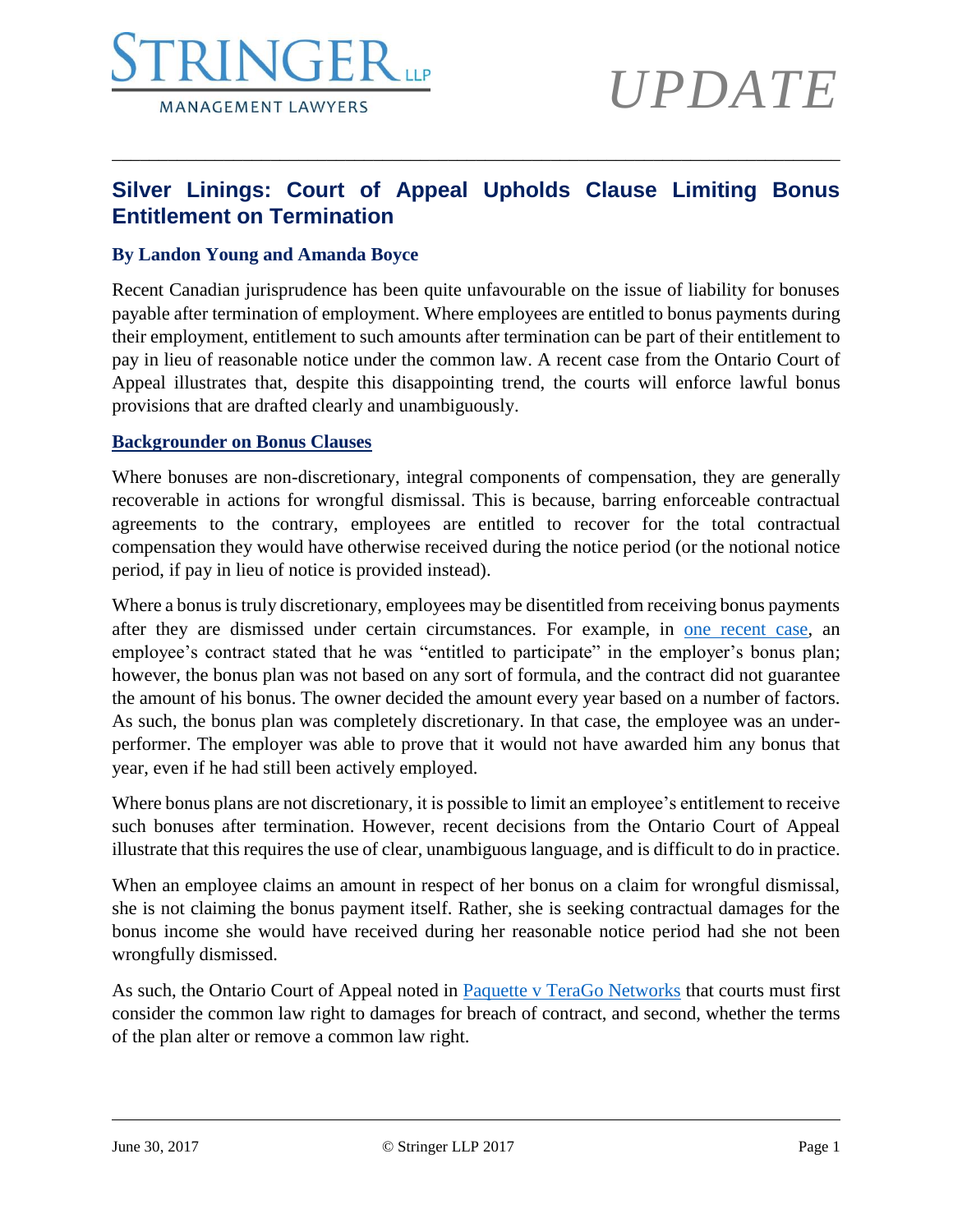## NGE. **MANAGEMENT LAWYERS**

# *UPDATE*

The Court in Paquette noted that a term requiring an employee to be "actively employed" on the date of the bonus payout is not sufficiently clear, by itself, to limit an employee's common law entitlements. This is because, according to the Court, employees have a contractual right to work during the notice period, and to be paid their salary and any other benefits. If the employer had not unlawfully breached the contract by terminating the employee without notice, he would have been "actively employed" on the bonus payout date.

The Court refers to its own jurisprudence for the proposition that, "the parties must be taken to have intended that the triggering actions...would comply with the law in the absence of clear language to the contrary". Where the triggering event for a loss of bonus entitlement is termination, it is to be presumed that the termination is lawful (i.e. with reasonable notice).

Although it does not say so definitively, the Court seems to suggest that in order to be sufficiently clear and unambiguous to trigger a cancellation of an employee's right to a bonus, a limiting clause would need to specify that the loss of bonus entitlement is triggered by the termination of the employment contract *without just cause and without reasonable notice.*

In another recent [bonus entitlement case,](http://canlii.ca/t/gwn24) the Alberta Court of Appeal found that a requirement of "active employment", where the contract specified that a period of reasonable notice did not qualify as "active employment", was sufficiently clear and unambiguous. The Court found that the contract, "left no doubt as to whether the participant had to be actively employed on the vesting date. It also left no doubt that any period of "reasonable notice" required in lieu of notice of termination did not qualify as "active employment"".

### **The Case**

In Kielb [v. National Money Mart Company,](http://canlii.ca/t/h3ldt) the employee was terminated without cause approximately five months before the bonus pay-out date for that year. The trial judge found that a non-discretionary bonus was an integral part of the employee's compensation.

In upholding the trial judge's ruling that the employee was not entitled to the bonus payment, the Court of Appeal noted that the employment contract also contained a limitation clause that provided that the bonus did not accrue, and was only earned and payable on the pay-out date. The employment contract also contained a termination clause which limited the employee's entitlements upon termination to the statutory minimum. The bonus clause further stated as follows:

For example, if your employment is terminated, with or without cause, on the day before the day on which a bonus would otherwise have been paid, you hereby waive any claim to that bonus or any portion thereof. In the event that your employment is terminated without cause, and a bonus would ordinarily be paid after the expiration of the statutory notice period, you hereby waive any claim to that bonus or any portion thereof.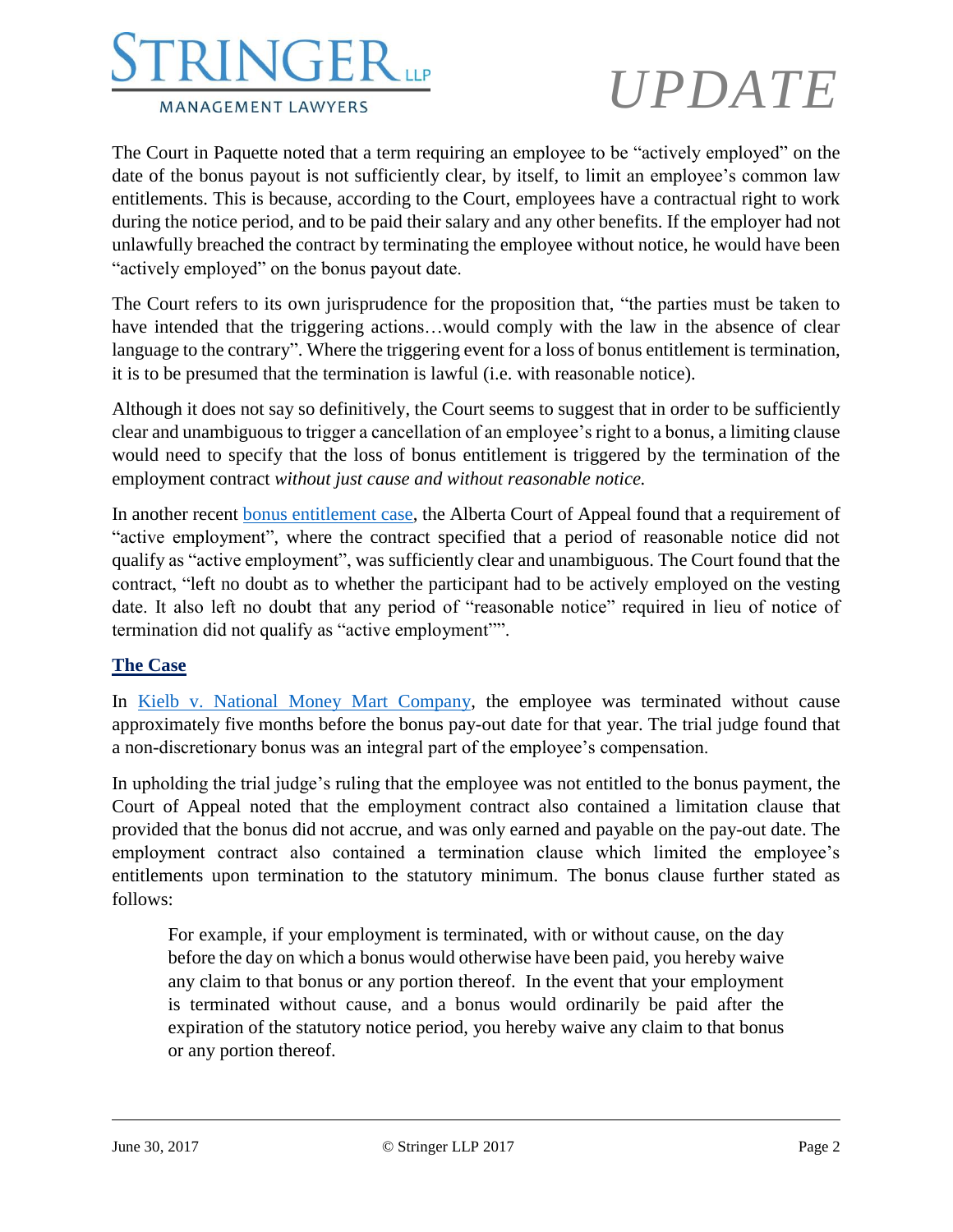

# *UPDATE*

Section 60 of the Ontario Employment Standards Act ("ESA") prohibits employers from reducing an employee's wage rate or altering the terms and conditions of employment during the statutory notice period. The Court of Appeal found that the clause was not ambiguous when read in its entirety, and that it did not contravene the ESA. If the bonus pay-out date fell within the employee's statutory notice period, the clause made clear that the employer would have paid it out.

The termination clause also provided that a defined amount of additional pay in lieu of notice, above the ESA minimum, would be provided in exchange for a signed release. The employee declined to sign a release, and so was not given the additional notice under that clause.

The Court of Appeal remarked, in addition, that even if the employee had signed the release and accepted the additional six weeks, the bonus pay-out date would still have been outside of the extended notice period. The employee would still not have earned or have been eligible to receive the bonus payment under the terms of his employment contract.

The employee had the chance to earn a significant bonus. Although the outcome for the employee was seemingly harsh, the Court of Appeal upheld the trial judge's ruling that, "Public policy would be ill served by permitting the plaintiff to accept a potentially lucrative position with the full knowledge that it contained a potentially unfavourable limitation clause and then to complain when that clause was actually executed."

### **The Takeaway**

Employers should be encouraged by the Court of Appeal's ruling in this case, but should also remain conscious of the [two other recent cases](https://www.shrm.org/resourcesandtools/hr-topics/global-hr/pages/ontario-bonuses.aspx) wherein the Ontario Court of Appeal found that clauses requiring "active employment" were insufficient to disentitle employees to bonus payments after termination. Of course, in those other cases, unlike this one, the bonus would have been payable during the common law reasonable notice period found by the courts.

Interestingly in this case, the employee did not challenge the enforceability of the termination clause in his employment contract which limited his entitlements upon termination to the statutory minimum at trial. As such, he was prevented from raising this argument on appeal.

Had this clause been found to be unenforceable, the employee would have been entitled to reasonable notice under the common law. Although he was a relatively short service employee, it is plausible that such common law notice period would have been long enough to encompass the bonus pay-out date. If that were the case, the court would likely have found the bonus to be payable, based on the jurisprudence discussed above.

This underscores the need for employers to seek legal advice when drafting employment agreements, especially when including such limiting language. The courts have clearly indicated a willingness to rule against employers where there is any ambiguity.